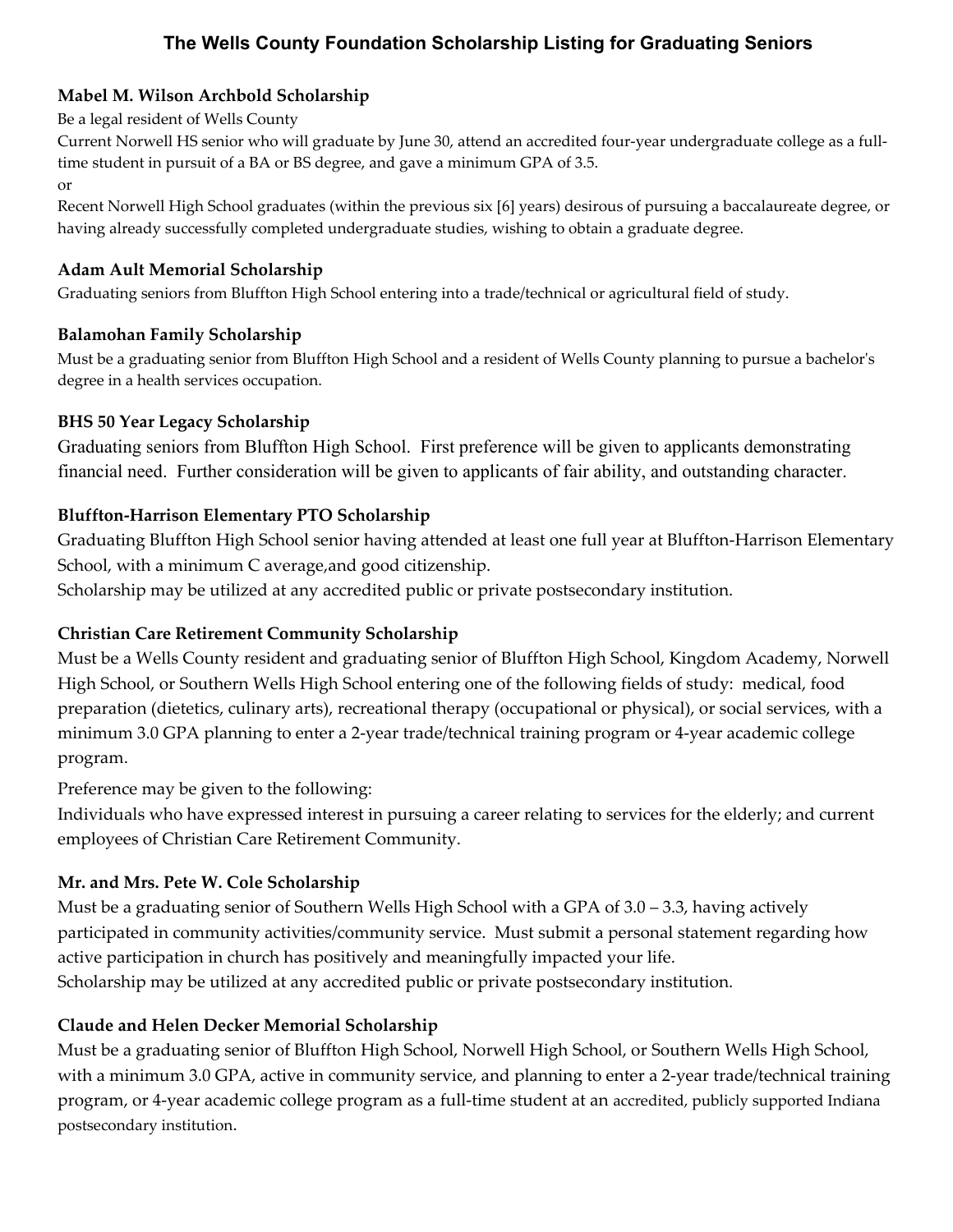## **Loren and Helen Decker Educational Scholarship**

Must be a graduating senior of Norwell High School or Huntington North High School and reside in Rock Creek Township with a minimum 3.0 GPA, good citizenship, and planning to enter a 2-year trade/technical training program or 4-year academic college program as a full-time student at an accredited public or private postsecondary institution.

### **Ronald E. DeWitt Memorial Scholarship**

Must be graduating senior from Bluffton High School with a minimum GPA of 2.5 planning to enter an accredited postsecondary institution as a full-time or part-time student; and must have been involved in athletics (participant or manager) throughout high school.

## **James I. and Glennis S. Dick Business Scholarship**

Must be a graduating senior of Southern Wells High School and resident of Wells County with a minimum GPA of 3.0 planning to enter a 2-year trade/technical, or 4-year academic college program, majoring in a business-related field of postsecondary studies (secondary consideration will be given to students who are pursuing a degree in education. Must have actively participated in community service. Scholarship may be utilized at any accredited public or private postsecondary institution.

## **Glennis S. Dick Memorial Scholarship**

Graduating seniors from Southern Wells High School who intend to seek a degree in education with the intent to teach. First preference will be given to applicants residing in Jackson Township

## **Paul and Phyllis Dotterer Memorial Scholarship**

Must be a graduating senior of Bluffton High School ranking in the top 25% of the class (transcript required for verification) with demonstrated good character and planning to pursue a baccalaureate degree as a full-time student.

Scholarship may be utilized at any accredited public or private postsecondary institution. Preference shall be given to students who attend a state-supported Indiana institution.

## **Jill Dreyer Memorial Nursing Scholarship**

Must be a Wells County resident or employed at a healthcare facility within Wells County and have been accepted into an accredited RN program (2-4 year). **Must submit a letter from admissions verifying acceptance into the nursing program**. Additionally, if applicable, submit a statement from the advisor regarding the number of credit hours completed.

### **K. Robert Ehrman Trade/Technical Scholarship**

Must be a graduating senior of Bluffton High School, Kingdom Academy, Norwell High School, Southern Wells High School, Bellmont High School, Adams Central High School, or South Adams High School with a minimum C average (2.0 GPA on 4.0 scale) planning to enter an accredited postsecondary trade/technical training program as a full-time student.

## **Daniel M. and Ruth A. Eichhorn Scholarship**

Must be a graduating senior of Norwell High School with a minimum 3.0 GPA, planning to enter a 2-year trade/technical training program or 4-year academic college program as a full-time student at an accredited public or private postsecondary institution.

Priority to veterinary medicine, agriculture, FFA, or a 10 year 4-H member.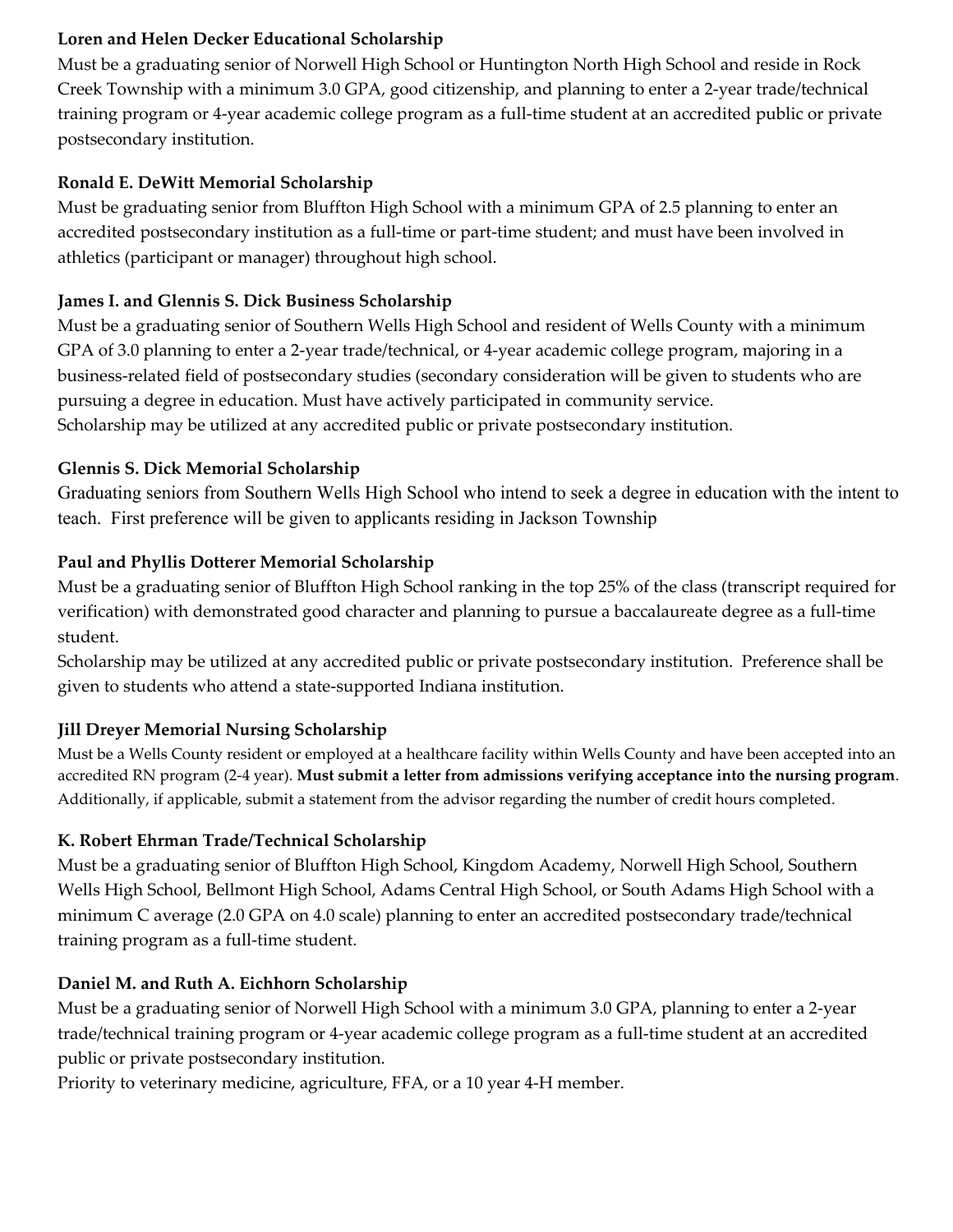### **Jean and Joe W. Gilliam Scholarship**

Must be a graduating senior of Bluffton High School having demonstrated financial need and good character with his/her peers.

Scholarship may be utilized at any accredited public or private postsecondary institution.

## **The Scott Hanni Memorial Scholarship**

Must be a Wells County resident graduating from Bluffton High School, Norwell High School, or Southern Wells High School with a minimum 3.0 GPA,  $(3.0 - 3.4$  will be given first preference) planning to enter a 4-year academic college program at an accredited postsecondary institution in pursuit of a degree in education with the intent to teach.

## **LiGHT The Way Gifting Scholarship**

Must be a female graduating senior from Bluffton High School, Norwell High School, or Southern Wells High School with a minimum GPA of 2.0 having been actively engaged in philanthropy as displayed by dependable, sacrificial volunteer service within and outside the classroom setting.

## **Harry and Dorothy Lindstrand, Bernard Hookanson and Phoebe Lindstrand Hookanson Memorial Scholarship**

One scholarship will be awarded annually to a graduating Bluffton High School senior who has demonstrated outstanding achievement in one or more of the following disciplines: art, dance, drama, choir, band, or creative writing.

## **Zack W. McKee Memorial Scholarship**

Must be a graduating senior from Norwell High School and a child or grandchild of veteran or current military personnel.

### **Gary L. McMillen Memorial Scholarship**

Graduating senior from Bluffton High School with a minimum 3.4 on a 4.0 scale planning to pursue a degree in education. Preference to student active in Drama.

### **Margaret J. McPheeters and Nancy Sprague Williams Scholarship**

Vocational scholarships for graduating Bluffton High School seniors with a minimum 2.0 GPA planning to enter a 2-year trade/technical training program as a full-time student at an accredited postsecondary institution in the state of Indiana. Must be a Wells County resident.

### **Bettye J. Minniear Memorial Scholarship**

Must be a graduating senior of Southern Wells High School with a minimum GPA of 2.5 on a 4.0 scale planning to attend an accredited vocational or academic postsecondary institution.

### **Montpelier Pony & Saddle Club Scholarship**

Graduating high school seniors from Bluffton High School, Norwell High School or Southern Wells High School who have been active in a Wells County 4-H animal program. First preference shall be given to applicants who have been active in a horse and pony club.

### **Gaylord and Crystal Mounsey Scholarship**

Graduating senior of Bluffton High School, Norwell High School or Southern Wells High School with a minimum 3.0 GPA (3.0 – 3.4 will be given preference) planning to enter a 2-year vocational training program or 4-year academic college program at an accredited postsecondary institution.

## **Edwina Patton Memorial Scholarship**

Selection is based upon the submission of an original poem or essay of 500 to 750 words in length, recognizing creativity and literary talent.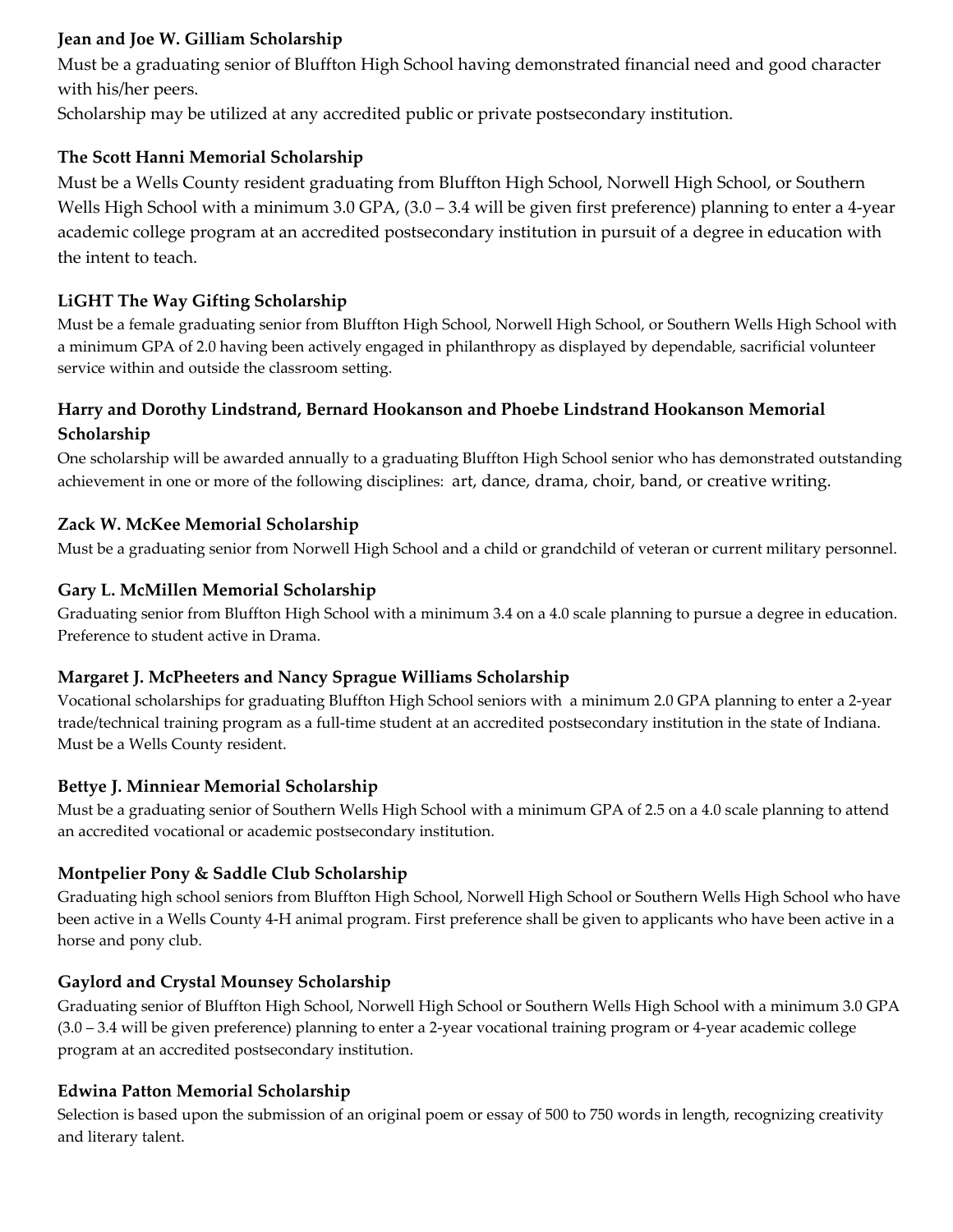### **Wells County Pilots Association Scholarship**

Provides scholarships to graduating seniors from the three Wells County public high schools planning to enter an accredited postsecondary aviation-related field of study.

### **Forrest Dwight Ramseyer Memorial Scholarship**

Must be a graduating senior of Bluffton High School, Kingdom Academy, Norwell High School or Southern Wells High School planning to enter a 2-year vocational training program or 4-year academic college program as a full-time student at an accredited postsecondary institution and a resident of Wells County at the time of application. Must have a minimum 2.0 GPA and have demonstrated outstanding character. This scholarship is also open to Wells County students who have been home schooled.

### **Deborah Reinhard Memorial Teaching Scholarship**

Provides scholarships to graduating high school seniors from Bluffton High School or Southern Wells High School who intend to pursue a degree in the field of education.

### **Sellers Family Memorial Scholarship for Manchester University**

Must be a resident of Wells County graduating from a public high school in Blackford or Wells County and be accepted as a full-time student at Manchester University (a copy of admission letter is required) with a cumulative GPA of 3.0 and active in community service.

## **Sherrie's Kitchen Scholarship**

Must be a graduating senior of Norwell High School with a GPA of 2.7 – 3.3. Preference given to those who who have demonstrated financial need, have been a member of the swim team, or have an intent to pursue a culinary arts major.

### **Rex, Marceille and Jerry Shutt Memorial Scholarship**

Must be a Wells County resident and graduating senior of Norwell High School ranking in the upper 25% of their graduating class and planning to attend an accredited 2 or 4-year trade/technical school, college or university in the state of Indiana.

## **Six Mile Church Christian Education Scholarship**

Provides scholarships to graduating seniors from Bluffton High School, Norwell High School and Southern Wells High School who intend to pursue post-secondary education in the fields of child ministry, youth ministry or clergy. Applicants must have a minimum 3 .0 GPA on a 4.0 scale.

### **Joe Smekens Tiger Spirit Scholarship**

Must be a graduating senior of Bluffton High School. Preference will be given to individuals with financial need.

### **August and Eleanor Streater Mathematics and Science Scholarship**

Must be a resident of Wells County and a graduating senior of an accredited Wells County High School with an overall GPA of 3.5 or higher on a 4.0 scale and maintaining a B+ or higher grade in the area of Physics or Mathematics in both the junior and senior years of high school with the intent of pursuing a major course of study in one of the following fields: engineering, physics, mathematics, statistics, premedicine or astronomy.

### **Wells County Master Gardener Scholarship**

Eligible students must be residents of Wells County and enrolled full-time in a 4-year undergraduate program at Purdue University.

Major area of study must be horticulture, landscape architecture or allied science. Preference will be given to students studying horticulture or landscape architecture.

Scholarship is renewable for a total of four years. A GPA of 2.5 (4.0 scale) and continued study in the qualifying field are required criteria for renewal.